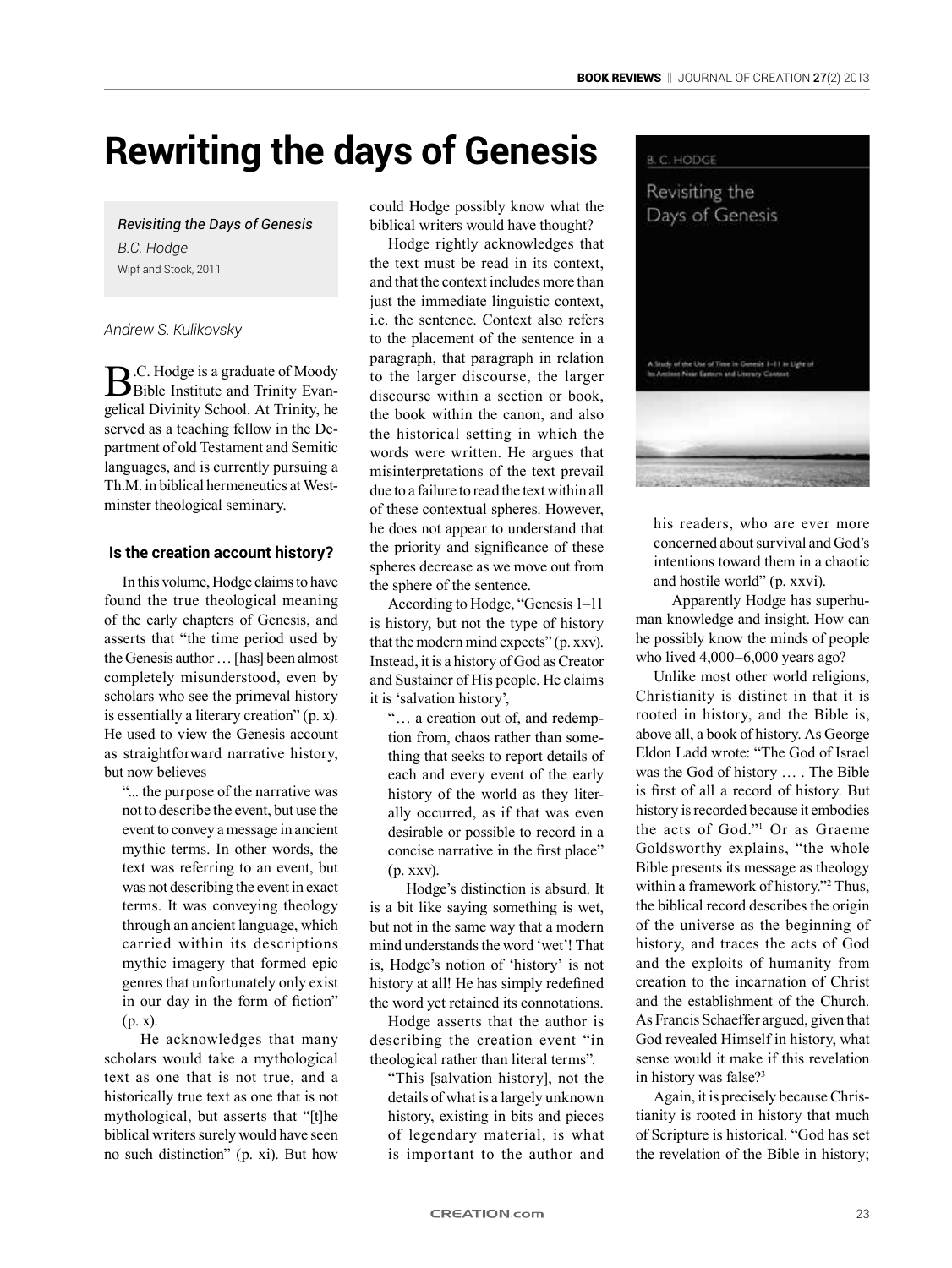He did not give it (as He could have done) in the form of a theological text book."3 Therefore, as Rodney Decker points out, scripture employs historical narrative deliberately, and in such a way that

"[T]he historical basis (event) for the narratival [sic] depiction (text) is absolutely essential. The revelation value of the Bible depends on its history value … . Historical narrative explicitly appeals to history to verify what it teaches: names, places, events, dates etc. are cited … . If these references are not trustworthy, it casts grave doubt over the theology being propounded in narrative fashion."4

Therefore, there is no reason to think that history and theology are mutually exclusive. A historical account can still be packed with theological motifs and teachings. What else would one expect from a God who has revealed Himself in history? It is no accident that Genesis 1:1, the first verse of both Genesis and the entire Bible, also sets the tone for both: "In the beginning, God created the heavens and the earth." This verse clearly and emphatically states that history had a beginning and this beginning originated with God. His creative acts brought about the process of human history.

Traditionally, the book of Genesis has been divided into two sections: primeval history (chapters 1–11) and patriarchal history (chapters 12–50).5 However, as David Clines notes:

"[I]t is most significant that there is no clear-cut break at the end of the Babel story. Clearly, Abrahamic material begins a new section of the Pentateuch, but the precise beginning of the Abrahamic material—and therewith the conclusion of the pre-Abrahamic material—cannot be determined. In the final form of Genesis, there is at no point a break between primeval and patriarchal history."6

Therefore, since the 'patriarchal' history is generally regarded as an

accurate historical record, there is no reason why the 'primeval' history should not also be accepted as an accurate historical record. Thus, there appears to be no good reason to doubt that the early chapters of Genesis which discuss creation, the Fall of mankind, and the global Flood are any less historical or should be interpreted any differently than the rest of Genesis. As Gerhard Hasel rightly noted:

"Compared to the hymns in the Bible, the creation account is not a hymn; compared to the parables in the Bible, the creation account is not a parable; compared to the poetry in the Bible, the creation account is not a poem; compared to cultic liturgy, the creation account is not a cultic liturgy. Compared to various kinds of literary forms, the creation account is not a metaphor, a story, a parable, poetry, or the like."7

Note also that the author, Moses, wrote in Hebrew using that language's grammar and syntax, and in the exact form of classical Hebrew historical narrative. The form of the text of the creation account is exactly the same as that found throughout the rest of the book. The only sense in which the account can be considered unique is in regard to the actual specific supernatural events it records. In fact, Steven Boyd has objectively shown, using statistical methods, that Genesis 1:1–2:3 is indeed historical narrative.8

Nevertheless, Hodge appears to be obsessed with ancient near eastern myths and tries to fit everything he reads in these early chapters of Genesis into the framework of the mythical world presented in those accounts. They are the primary governing framework through which he reads the Genesis account. Yet Gerhard Hasel, however, has shown that the so-called similarities between the Genesis creation account and the creation accounts of other ancient near eastern civilizations are greatly exaggerated and are, in reality, quite superficial.<sup>9</sup> Furthermore, the patriarchs became patriarchs precisely because they worshipped God, and believed Him, rather than the customs and myths of their neighbours. There is absolutely no indication in Scripture that they held any similar beliefs about creation. Indeed, it is inconceivable that the Old Testament writers would seek support in their neighbours' pagan mythological works, which they would surely have detested and abominated. As Jewish commentator Umberto Cassuto writes:

"The purpose of the Torah in this section … is thus opposed to the concepts current among the peoples of the ancient East who were Israel's neighbors; and in some respects it is also in conflict with certain ideas that had already found their way into the ranks of our people."10

It is also highly unlikely that Moses and the Israelites were influenced by Egyptian and other ancient near eastern concepts. Although Moses was educated as an Egyptian, he was also the recipient of divine revelation, which stands in stark contrast to any Egyptian teaching. The Israelite people, on the other hand, lived separately from the Egyptians—in the land of Goshen (Genesis 46:34; 47:4)—and apparently maintained their culture and customs and did not intermarry with the Egyptians. Therefore, it is highly unlikely that they would have been educated alongside the Egyptians—particularly when they became the Egyptians' slaves.

It should also be kept in mind that Genesis 1 is a revelation from God, not a description of the cosmology of the Hebrews or of Moses. Indeed, as E.J. Young points out, "[i]f the [Genesis account] is of human origination, how can it have a theological message or be regarded in any sense as the Word of God?"<sup>11</sup>

There is no denying the creation narrative has a literary character and form. However, there is a tendency for many interpreters to de-emphasize the historical correspondence, and over-emphasize the literary attributes.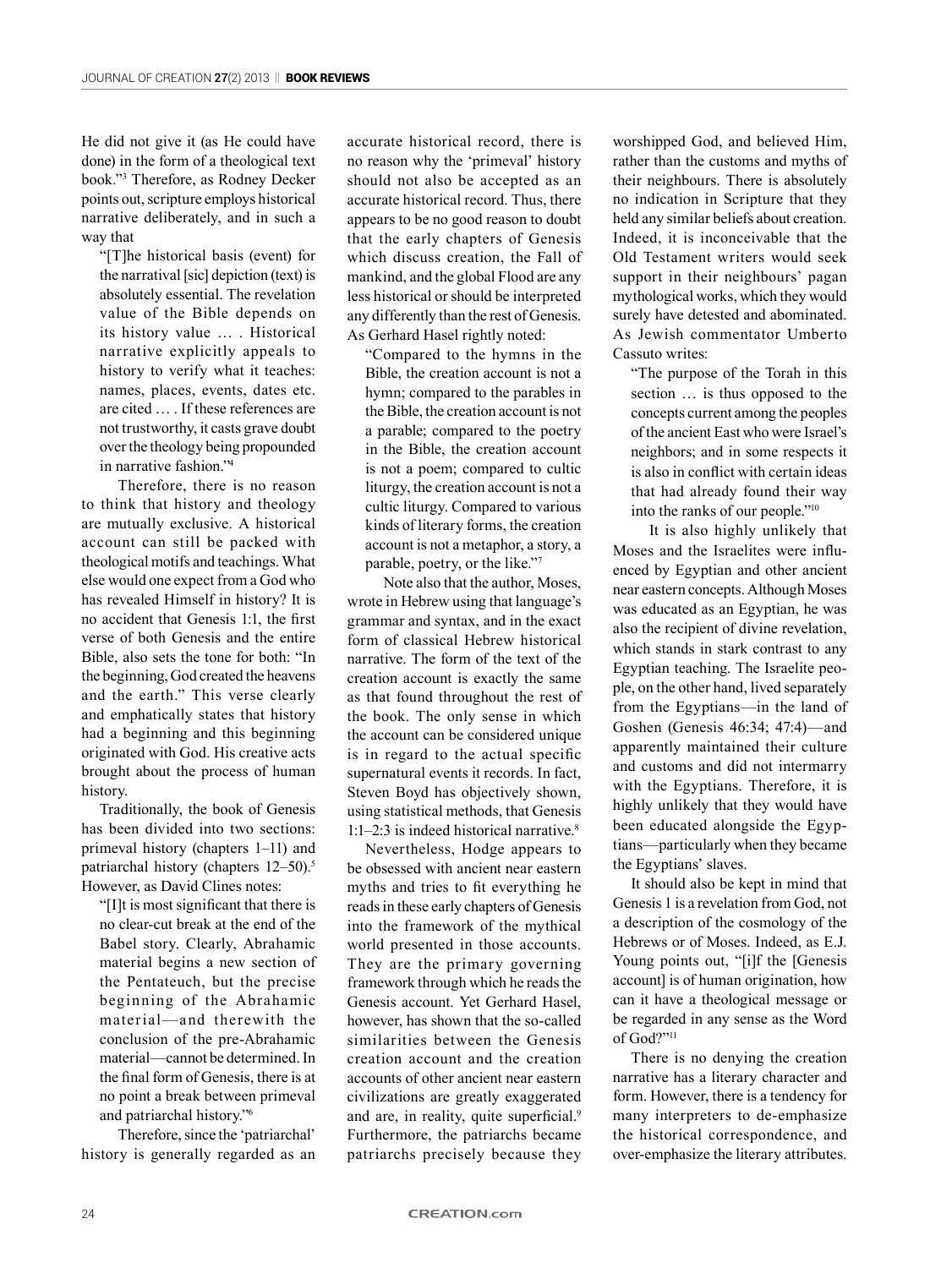Regarding the straightforward nature of the language employed in the creation account, Calvin stated: "It must be remembered, that Moses does not speak with philosophical acuteness on occult mysteries, but states these things which are everywhere observed, even by the uncultivated, and which are in common use."12 Gerhard Von Rad writes:

"Genesis I presents the results of concentrated theological and cosmological reflexion in a language which is concise and always utterly direct in expression. Its statements are not allusive and charged with a hidden meaning ... but are everywhere clearly contoured and mean exactly what they say."13

Likewise, Herman Bavinck affirms that the creation account presents no "saga or myth or poetical fantasy" but "presents history, which deserves faith and trust. And for that reason, Christian theology, with but few exceptions, has held fast to the literal, historical view of the account of creation."14 Derek Kidner, also, notes the inescapable impression that the characters of Genesis "are people of flesh and blood" and "the events actual and the book itself a unity".<sup>15</sup>

Note also that the creation account contains all the usual grammatical markers one would expect to find in historical narrative. Gesenius's Hebrew grammar states:

"One of the most striking peculiarities in the Hebrew consecution of tenses is the phenomenon that, in representing a series of past events, only the first verb stands in the perfect, and the narration is continued in the imperfect [emphasis in original]."16

Indeed, this is exactly what we find in Genesis 1: The first verb, (*ḇārā*, "created"), is a Qal perfect, which is then followed by a series of Qal imperfects, including (*wăyyōʾmĕr*, "and … said"), (*wăyyăreʾ*, "and … saw") and (*wăyehi*, "and … was").



**Figure 1** Hodge appears more interested in myths and tales from the ancient near east, such as the Atra-Hasis Epic (pictured), than what the biblical text actually says. These myths govern the way he reads the Genesis account.

At the higher literary level, typical elements of Hebrew narrative include (1) point of view, (2) characterization, (3) dialogue, (4) narration framework or glue,  $(5)$  plot, and  $(6)$  repetition.<sup>17</sup> Indeed, all of these elements are clearly exhibited in the early chapters of Genesis. The point of view is clearly that of an observer on earth. The serpent is characterized as shrewd and cunning. Dialogue occurs between God and Adam, Adam and Eve, and the serpent and Eve. The grammatical constructions outlined above form the narration framework, and the plot involves the creation of mankind in the image of God in a pristine universe, mankind's rebellion against his Creator and the cursing of creation as a consequence. The account also contains a great deal of repetition.18

In addition, many other scriptures make allusions to the historicity of the Genesis account.19 This led Leupold to conclude that

"[t]he account as it stands expects the impartial reader to accept it as entirely literal and historical. The use made of it in the rest of Sacred Scriptures treats every part referred to as sober fact, not as a fancy-picture."20

Similarly, Allan MacRae considers the passage to be "as factual and literal as any section anywhere in the Bible".21 Indeed, "Hebrew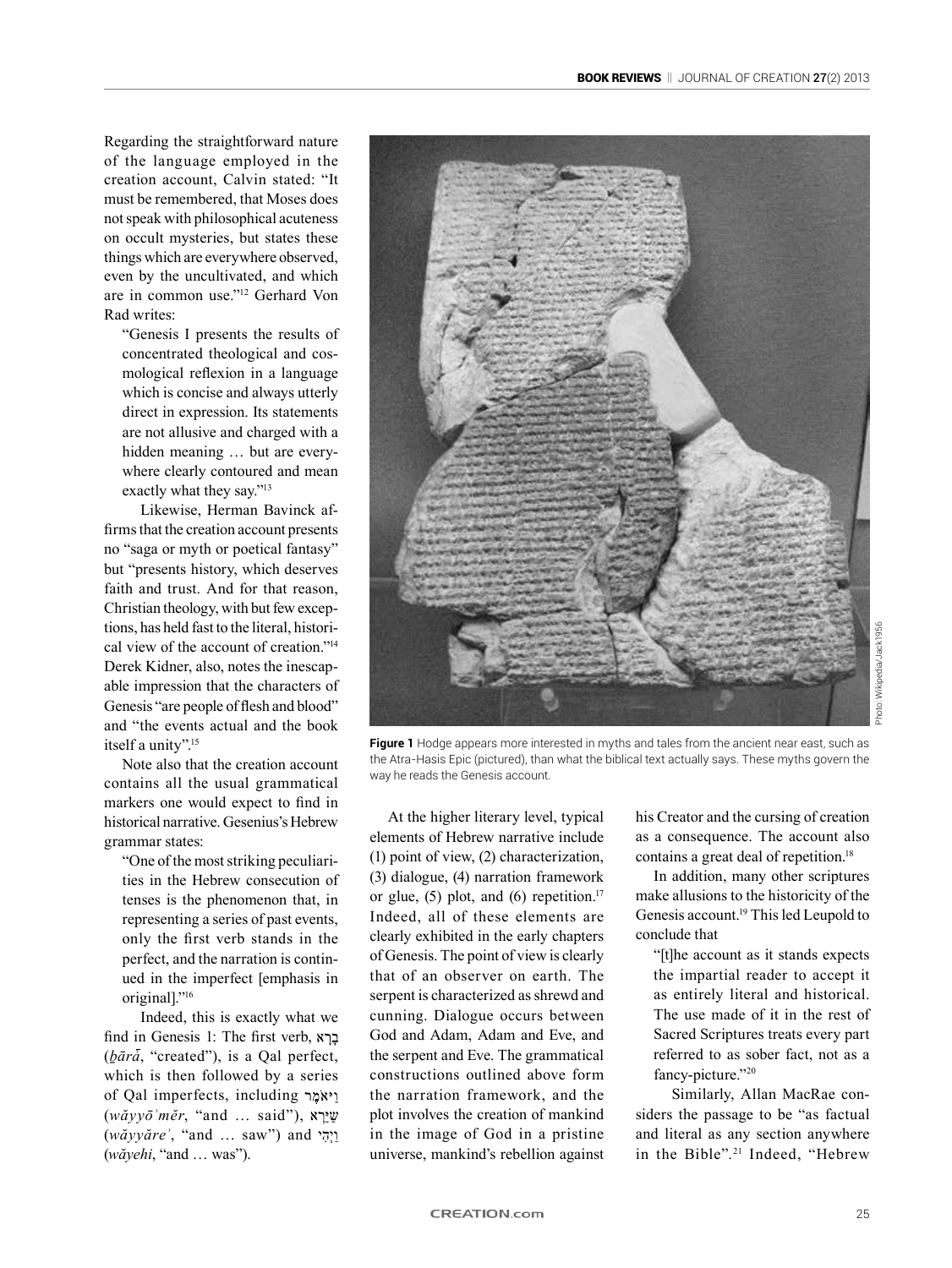history taught and accepted the historicity of Adam."<sup>22</sup> Therefore, both the grammatical structure and the narrative style of Genesis 1–2, as well as the allusions to the creation events found in other scriptures, all suggest that the account is a positive record of things as they actually happened.

## **Mythic language**

Νevertheless, Hodge repeatedly asserts that the Genesis accounts should be seen as "literary rather than literal because they primarily convey theological messages rather than historical events" (p. xx). But why do they have to be one or the other? Αgain history and theology are not mutually exclusive. Because he believes the text is primarily theological rather than a descriptive account, Hodge argues that

"*If in fact* these traditional pieces of material represent, rather than measure and detail [sic] the events they describe, and are molded in accordance with the larger theological purposes of the narrative, then it is very likely that the temporal language used within the narratives is also representative of the time of those events. In other words, the author[']s use of time within the text is literary rather than literal" (p. xxvii).

But the operative phrase here is "if in fact"—that's the thing that must first be determined: *is it a fact?* Hodge asserts that the creation account employs mythic language, and then, without giving any evidence or support to substantiate this assertion, he simply proceeds to interpret the account by presupposing that it does indeed employ mythic language! For example, he claims that, for the biblical authors, truth "should be conveyed to its audience with all of the symbolism and excitement of mythic language" (p. 3). Why should mythic language be the primary vehicle for communicating truth? Given that evangelical theology is rooted in salvation history and evangelicals subscribe to the

correspondence theory of truth (i.e. truth is that which corresponds to reality), historical narrative is clearly best suited to communicate both historical and theological truth! In fact, Hodge makes no attempt at all to interact with the extensive scholarship (summarized above) that demonstrates that the early chapters of Genesis were indeed normal classical historical narratives which set the foundation for God's progressive revelation through salvation history.<sup>23</sup>

This book is full of bold and completely unsubstantiated assertions. Hodge states that "in Genesis, people, places, and events are all used to support very impressionist and abstract narratives that communicate theology to their religious audience" (p. 4). Firstly, what theology is the author trying to communicate, and why did he choose this particular form of language, among many other forms, to communicate his theology, especially since, according to Hodge, the vast majority of interpreters have got it all wrong? Secondly, Hodge appears to know as little about artistic genres and he does about biblical ones. 'Impressionist' artwork was not 'abstract'! The Impressionists always depicted real people, objects, and events; they just embellished their subjects using short brush strokes and exaggerated unmixed colours, and tried to depict *movement*. 24

Regarding the biblical authors' use of mythic language, he writes:

"I think it is more accurate to say that they are not attempting to describe reality in terms of understanding cosmology/nature, but instead employing mythic language, that they very well may have believed otherwise, as a means to understanding theology" (p. 7).

In other words, the text is only concerned with communicating theological truth and bears no relation at all to historical reality. But how can he possibly know this from simply reading the text? "I simply do not believe that there is any biblical text that attempts

to teach cosmology, but every biblical text does intend to teach theology" (p. 8). Once again, why can't the Bible teach both theology and history? This is eisegesis not exegesis. Hodge is free to believe whatever he likes but he offers nothing to persuade the reader to adopt his position.

## **Temporal language**

Hodge claims that temporal language can be added to a text in order to fit the purposes of the author's theological message:

"Although many of the events, for the author, originally took place in real time, the temporal language that is employed for the purpose of setting and theology ought to be seen as connected to the larger language and purpose of the narrative. … Hence, time measurements, especially in the primeval period, are representations of something else. Either they are symbolic of the real time during which an event took place, or they represent an imagery that contributes to the argument of the text in some way. In this sense, temporal language is symbolic" (p. 9).

His only support for this notion of mythic time is a citation from biblical theologian Brevard Childs (although he consistently but incorrectly refers to him as 'Bervard'!), which is ultimately nothing more than an appeal to authority. Once again, Hodge simply assumes the very thing he has an obligation to substantiate and/or prove. Therefore, he feels free to spin the following tale without providing any evidence or support:

"The use of a time period in a particular text certainly conveys something real in the author's mind, but the actual measurement of that time period often conveys something that supports the theological message of the narrative. Attempting to establish the time period of primeval events by their symbolic representations within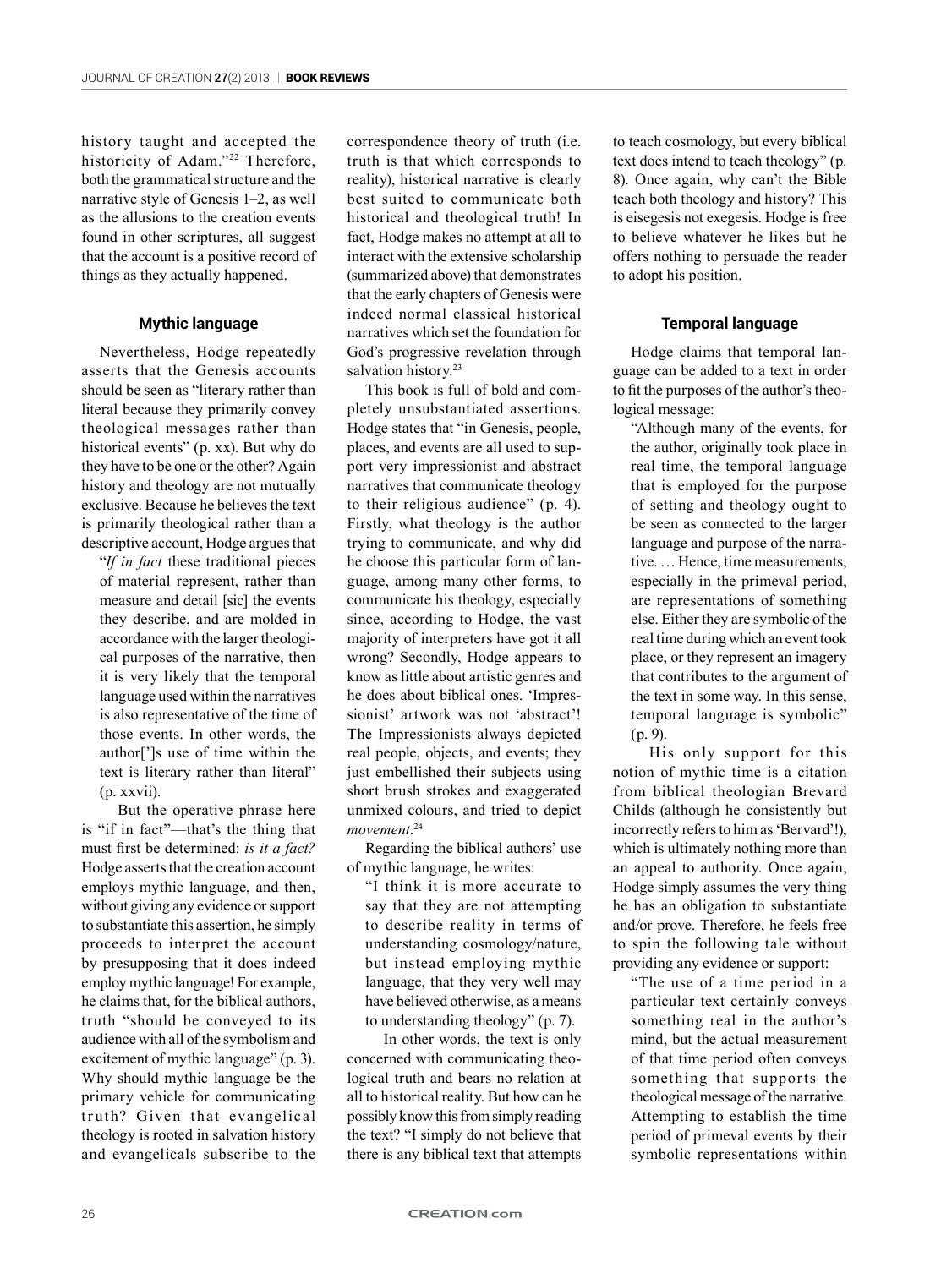the narrative, therefore, is much like trying to establish the time period of Middle Earth in *The Lord of the Rings* … . In a similar manner, the author of Genesis uses these time periods that, in his mind, represent real events, but the actual measurements of those time periods employed convey ideas that support the theology he desires to communicate. Confusion between the internal and external referents of time, therefore, is often at play in misinterpreting the intentions of the narrative and its use of the event it subjugates to its purposes" (p. 159).

Firstly, the narrative does not have 'intentions' or 'purposes' the author does—and the author's intentions and purposes can only be determined from what the author has actually written. Secondly, how can Hodge know that the author was not referring to actual time measurements in the Genesis account, when the same author was clearly referring to actual time measurements in the numbered sequence of days in Numbers 29:12–35.

According to Hodge, there is no "standard, orthodox interpretation of the temporal language used in Genesis 1–11 that automatically excludes further investigation into the text" (p. 18), and claims that those who advocate such a thing "ignore history" and "deny the text any further voice to speak beyond the reader's cultural blinders, presuppositions, and fears in order to communicate to him a greater understanding of its theological message." But who is really ignoring history and suffering cultural blindness here? Hodge offers no evidence or argument based on cultural factors, and his survey of the history of interpretation is extremely superficial and selective. The history of interpretation shows that the plain reading of the text with literal days is indeed the orthodox view and was held by the majority of Church Fathers and the early Jewish rabbis long before any modern attacks on the voracity of Scripture.<sup>25</sup>

In response to those who cite Exodus 20:9–11 as proof that the days of creation were indeed literal, Hodge argues that this interpretation would "give credence to the false assumption that if two objects are placed in an analogy with one another, and one object is literal, then both objects must be literal" (p. 67). He adds: "Analogies from fiction are applied continually, in all quarters, to real events that occurred in life." The problem with this objection is that Exodus 20:9–11 is not using the creation days as an analogy! An analogy is in an extended simile: it is used to state that X is like Y. But that is not what Exodus 20:9–11 is saying! Rather, it is establishing a pattern. The text states that we should work for six days then break on the seventh for the Sabbath, because that is what God did when He created the universe and everything in it. The Hebrew conjunction , (*kî*) usually translated as 'for' or 'because' expresses a causal connection, not a conceptual similarity.26

## **Conceit and hubris**

The book is full of conceited claims like the following:

"The biblical authors are not realist painters. They are impressionists and abstract artists that seek to paint the historical picture in terms of a literary masterpiece that conveys a theological message, and will give their audience a greater understanding of God and his work in the world. "Hence, the much proclaimed objection that Genesis 1–11 is not a strict example of poetry, and therefore is not symbolic, has a base understanding of literature. … All literature, as stated above, is a picture that has been painted by an author. Symbolism, therefore, can be painted into any picture …" (p. 10).

He offers no evidence or argument to support any of these claims. His mere pronouncements simply make them true. According to Hodge, "[T]he assumption that the literalistic hermeneutic is the 'plain reading' is only a modern illusion created by the Enlightenment-oriented reader who does not share the language and culture of the original recipients of the text" (p. 13). His hubris appears to have no limits:

"To pretend that accurate communication can only come from a realist view of an act, event, or conversation, rather than taking upon the clothing of an impressionistic or abstract form of communication, is not only inaccurate, but seeks to hinder God's Word in a false form of piety" (p. 12).

Hodge's superhuman knowledge and insight in relation to the writer of Genesis is simply astonishing! He asserts that the "plain reading" of the text is actually the way the ancient reader would have read it, rather than the way a modern reader "has his or her own language and conceptual world, which inherently causes him or her to take what he reads out of context without him or her even knowing it." He is, of course, correct in that the text should be read as the original audience would have read it, but he seems to be forgetting that *he himself is a modern reader* with his own language and conceptual world! Hodge believes the account is mythical rather than a strictly historical description, and simply takes "what he reads out of context without him … even knowing it." He makes no substantial attempt to argue why the account should be read his way, as opposed to reading it as a historical description. He simply asserts how the text should be read and proceeds on that basis.

Hubristic language pervades the whole book. If you disagree with the author, you are a naive and ignorant person who ignores history and is blinded by your own presuppositions. Hodge, on the other hand, is never blinded by *his* presuppositions. He just knows and understands what has escaped the very best exegetes in history.